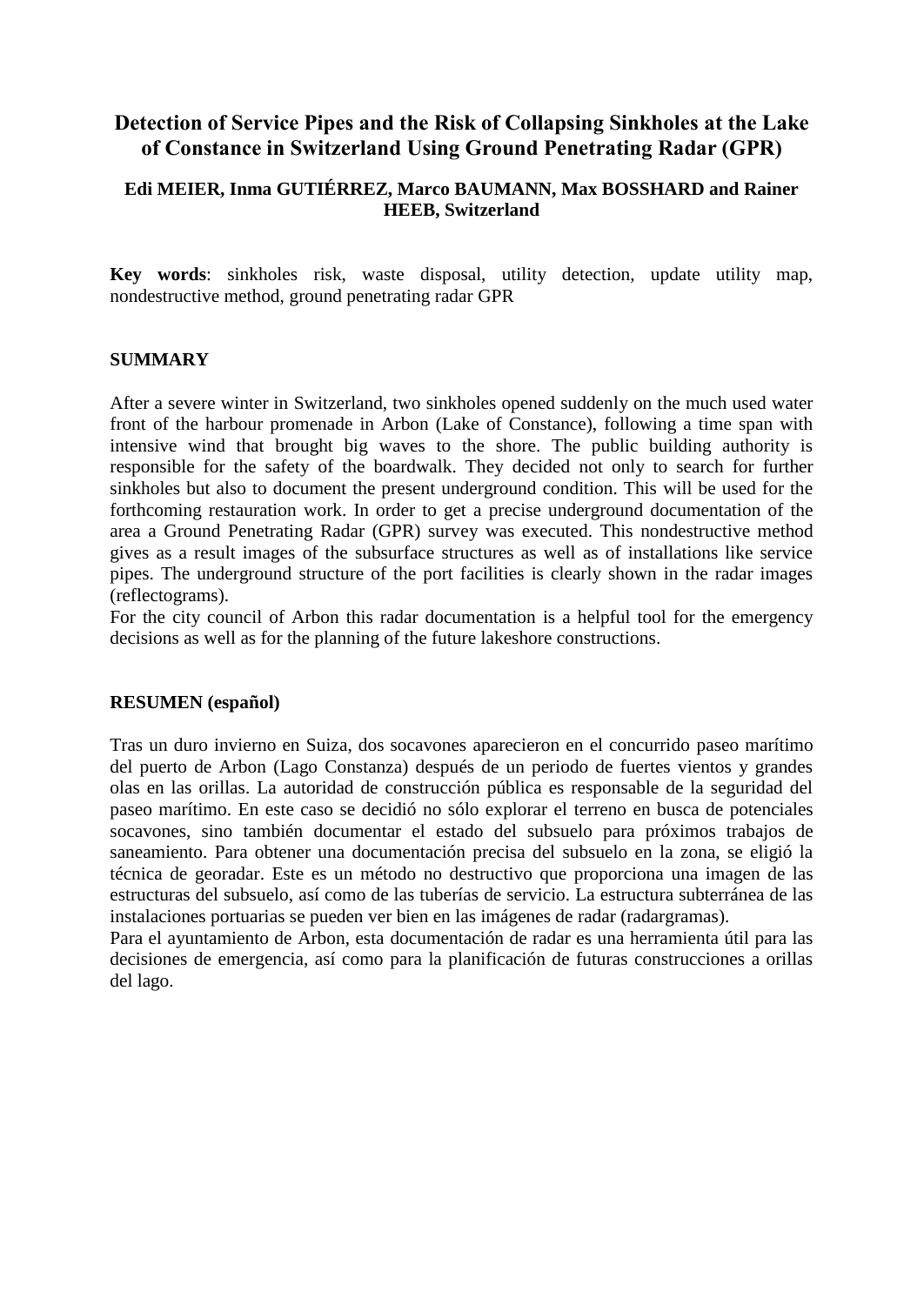# **Detection of Service Pipes and the Risk of Collapsing Sinkholes at the Lake of Constance in Switzerland Using Ground Penetrating Radar (GPR)**

### **Edi MEIER, Inma GUTIÉRREZ, Marco BAUMANN, Max BOSSHARD and Rainer HEEB, Switzerland**

# **1. EXTREME CONDITIONS IN THE DOCK OF ARBON**

### **1.1 Use of harbour during summertime**

The city of Arbon on the Swiss shore of the southern Lake of Constance is famous for the "Summerdays"-festival. The festival activities with openair concerts and temporary funfair installations extend from the fairground plaza along the entire esplanade (Fig. 1).



**Fig. 1):** Summerdays-festival in Arbon, Lake of Constance, Switzerland [3].

## **1.2 Situation in winter 2018**

During winter 2018 extreme climatic conditions prevailed in the area of the Lake Constance. At the beginning of February the lake water level was higher than the since 1881 measured data (Fig. 2). Driven by a strong north wind big waves lashed to the shore of the promenade. With temperatures below zero the whole area was covered by a dangerous ice shield (Fig. 3 left).

One month later, when the ice melted away, the ground under the fairground plaza and under the pedestrian promenade suddenly collapsed (Fig. 3 right). Only the massive retaining wall did not tumble down and formed a bridge (Fig. 4 left). Apparently, the poor condition of the shore ramp and the high water level - in combination with the strong north wind - was the cause for the soil erosion. The lakewater could penetrate through openings and cracks in the wall (Fig. 4 right) and loosened the ground when freezing.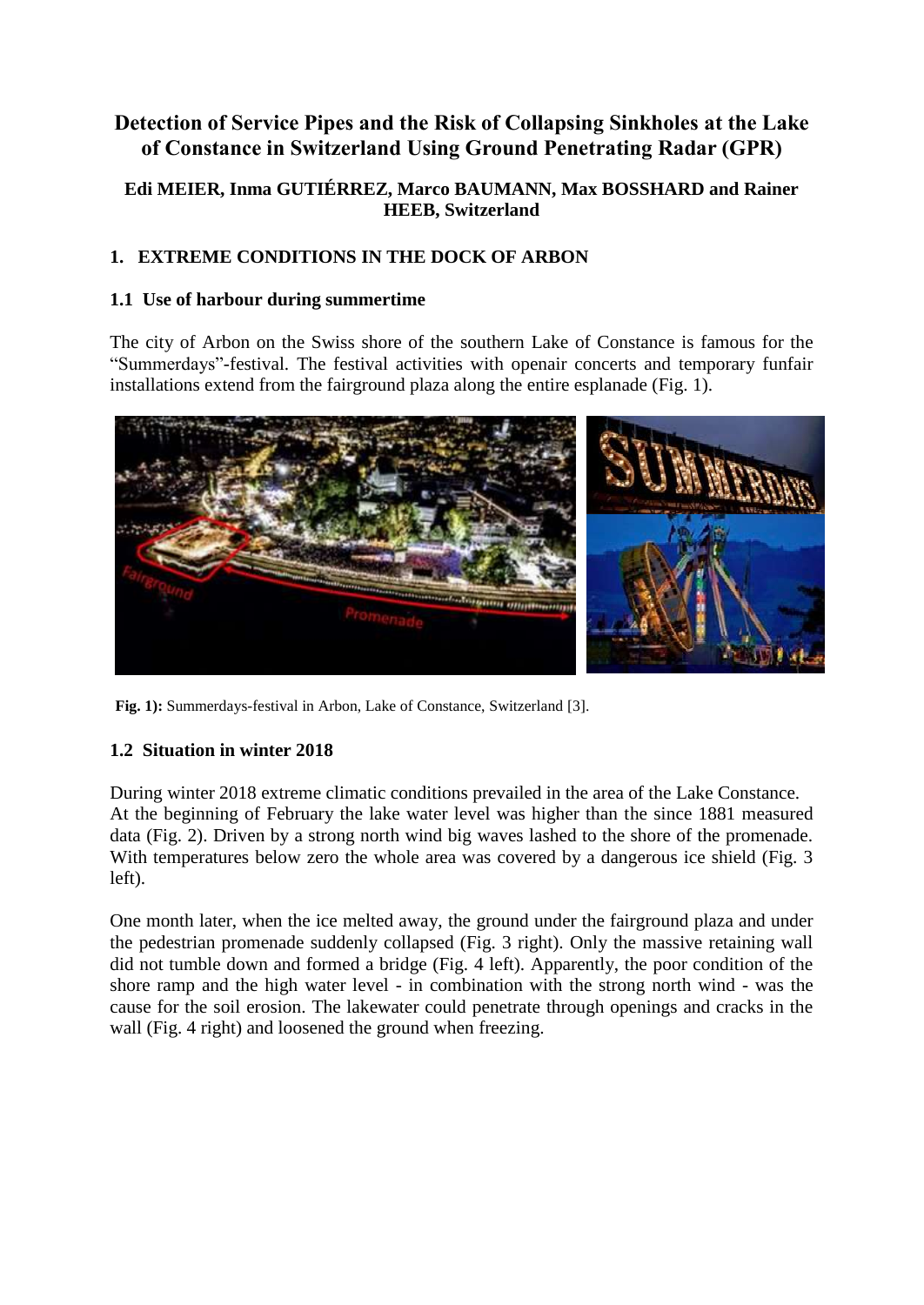

The city council was worried and assumed more hidden holes in the underground (Bosshard M., 2018). This would be a major risk for the coming "summerdays"-festival.

**Fig.** 2): Water level fluctuation of the Lake Constance since 1881. Red curve = curve for the year 2018, green curve = mean water level, black curve = min. water level, blue curve = max. water level.



**Fig. 3):** Ice shield on the shore in February (left) [4]. Collapsed ground after the melting of the ice in March 2018 (right).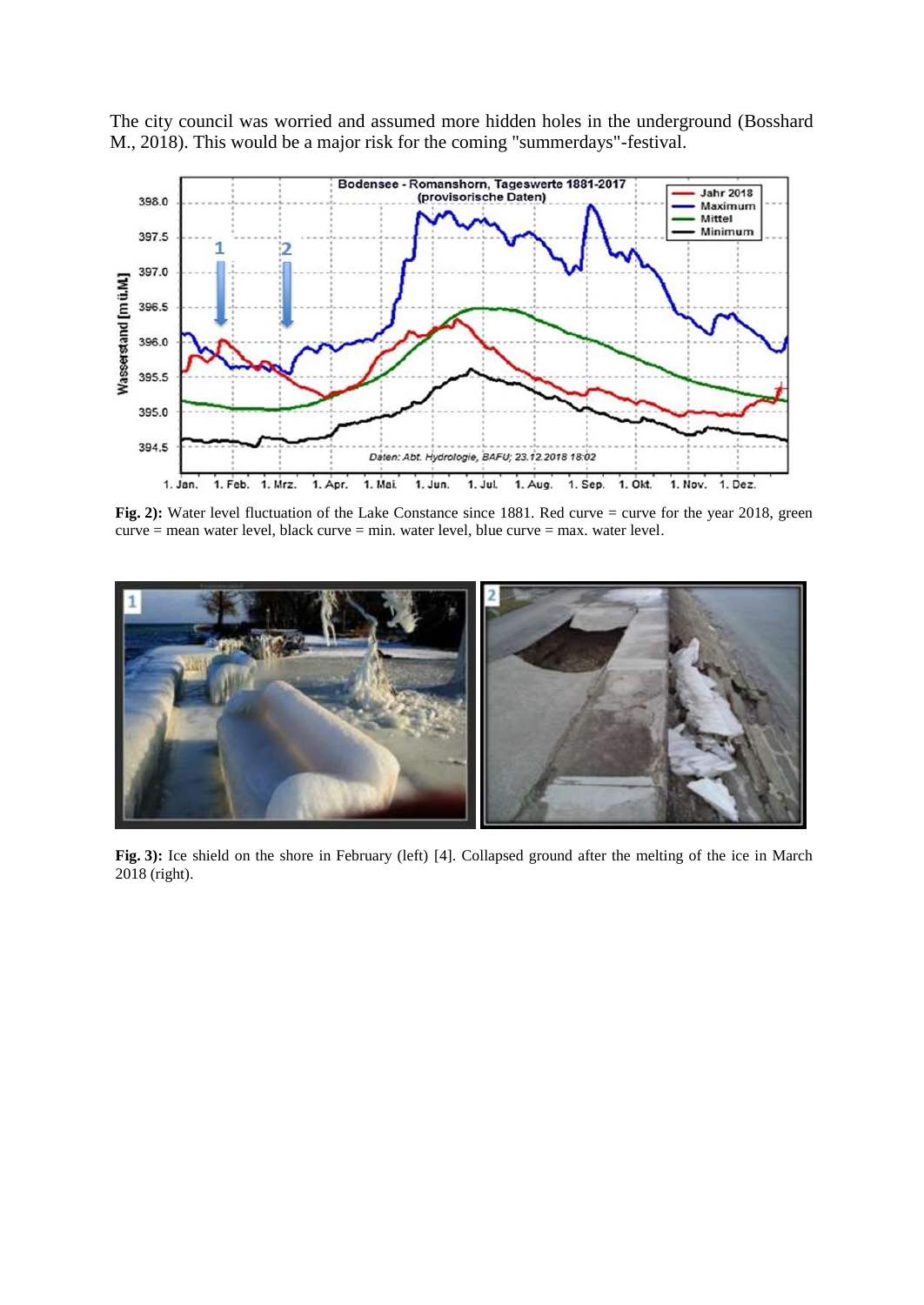### **2. GPR INVESTIGATION**

### **2.1 Task**

In March 2018 GPR investigations were carried out. The goal was to detect hidden large holes in the ground that could cave in. At the same time, the city council wanted to get a documentation of the underground conditions for the future shore restoration. The measurements were executed on the pedestrian promenade, the fairground plaza and on two associated shore ramps. Parallel lines were recorded per zone. The "radargrams" represent either a profile in depth or a profile perpendicular to the ramp. Additionally 43 parallel profiles with a spacing grid of 50 cm were executed, that allowed a 3-D analysis of the underground.



**Fig. 4):** Collapsed site near the promenade (left). Holes between the stones in the ramp (right).

### **2.2 Process of the measures**

Two areas were investigated: the pedestrian walkway and the fairground plaza, both with associated ramp. The measured data were collected in five parallel rows. During the first measurements, there were still a few icy places on the shore. A GPR system with shielded 250- / 700-MHz double antennas was used (Fig. 5 above).

During the entire series of measurements, the data was collected simultaneously with the 700 MHz antenna as well as with the 250 MHz antenna - in other words - twice. For a detailed analysis of the first three meters depth, the data of the 700 MHz antennas were evaluated. In order to locate deeper objects, the data of the 250 MHz antennas were also analysed. In the upper zone, that is to a depth of three meters and thus close to the surface, "radargrams" with a higher resolution are possible using the 700 MHz antennas.

A week later the two profiles on the shore ramp were executed. For this purpose, two carriages were built, a guiding carriage for the quay wall and a carriage for the ramp wall. They were fixed together with a rope-system.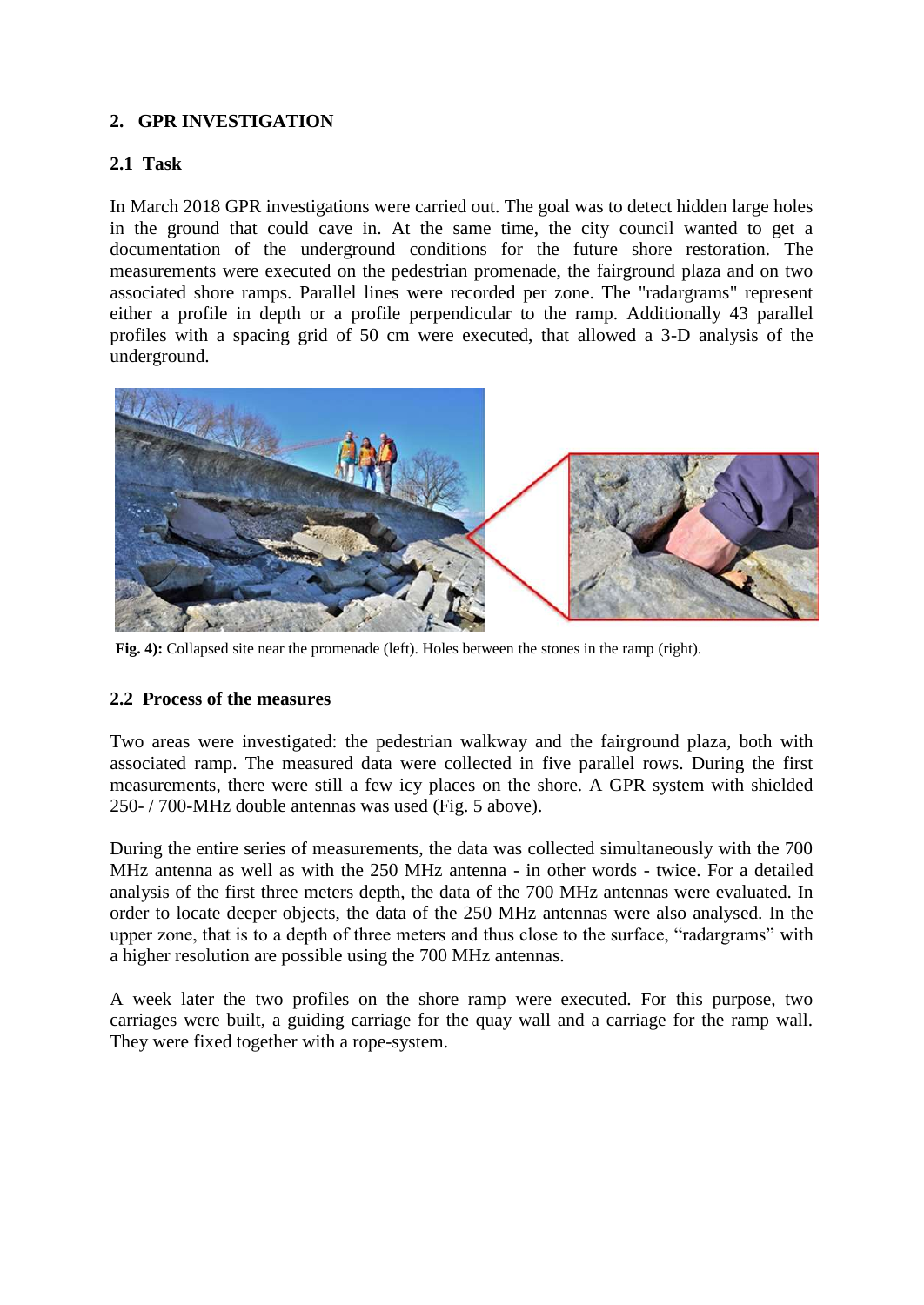In the meantime the ice had melted away, but the sloping shore was still very slippery. Because of the high waves and heavy rain, the field work was done wearing a dry suit.

The guiding carriage was equipped with a precision trigger wheel. This released a measurement every 5 cm interval. The carriage with the radar antenna on the ramp wall was pulled with the same speed as the guiding carriage. Thus, the metering of the ramp profiles is always comparable to that of the profile F1 on the quay wall.

The surface of the stones on the ramp wall was relatively uneven and some obstacles had to be overcome. Because of the widely supported suspension of the radar antenna, these obstacles gave less error signals in the reflectograms than expected.



**Fig. 5):** GPR shots along the promenade: Three profiles on top of the path, view towards the fairground plaza (top picture), two profiles on the ramp wall, view in the opposite direction (pictures below). **2.3 Measuring method**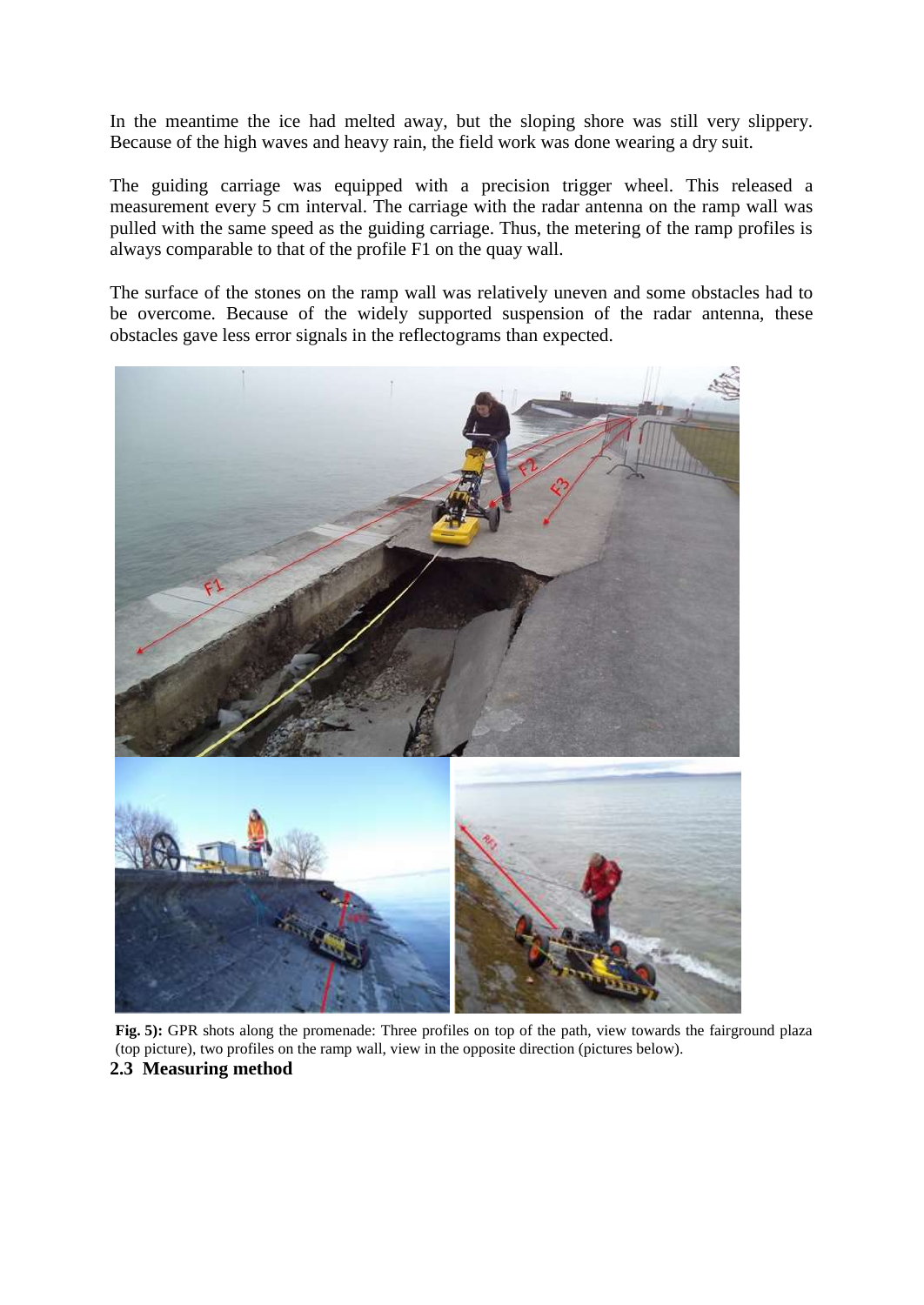A radar pulse is emitted from the transmission antenna into the ground, which is reflected at interfaces of rock packages or layers in the underground (Fig. 6). Thereafter, the pulse returns to the receiving antenna where it is recorded. The time that elapsed between transmission and reception of the pulse provides information about the depth of the object (reflector). The strength of a reflection serves as a clue to the electrical properties of the material that caused the reflection.



**Fig. 6):** Principle of GPR measurement (Meier E. et al., 2002)

A measurement is always recorded as a profile. To do this, the echoes of the transmitted radar pulses are recorded point by point along a line (profile line). The reflection pattern is used to interpret the condition of the subsoil. The resolution of the achieved GPR mapping structures depends on the antenna frequency and the scan rate along the profile line.

### **2.4 Datapresentation and Dataanalysis**

On top of the "radargrams" the length scale is given in meters, on the left the signal propagation time in nanoseconds and on the right the depth scale in meters. The depth specification is calculated from the signal propagation time and the signal speed. The value of the depth specification is only to be regarded as a guideline value. The zero point of the vertical axes corresponds to the terrain surface.

The "radargrams" are checked for conspicuous structures, that is diffraction patterns, socalled hyperbolas. They are caused by locally limited strong reflectors such as pipes, manholes, cavities, etc. In addition, linear structures are analysed, that can provide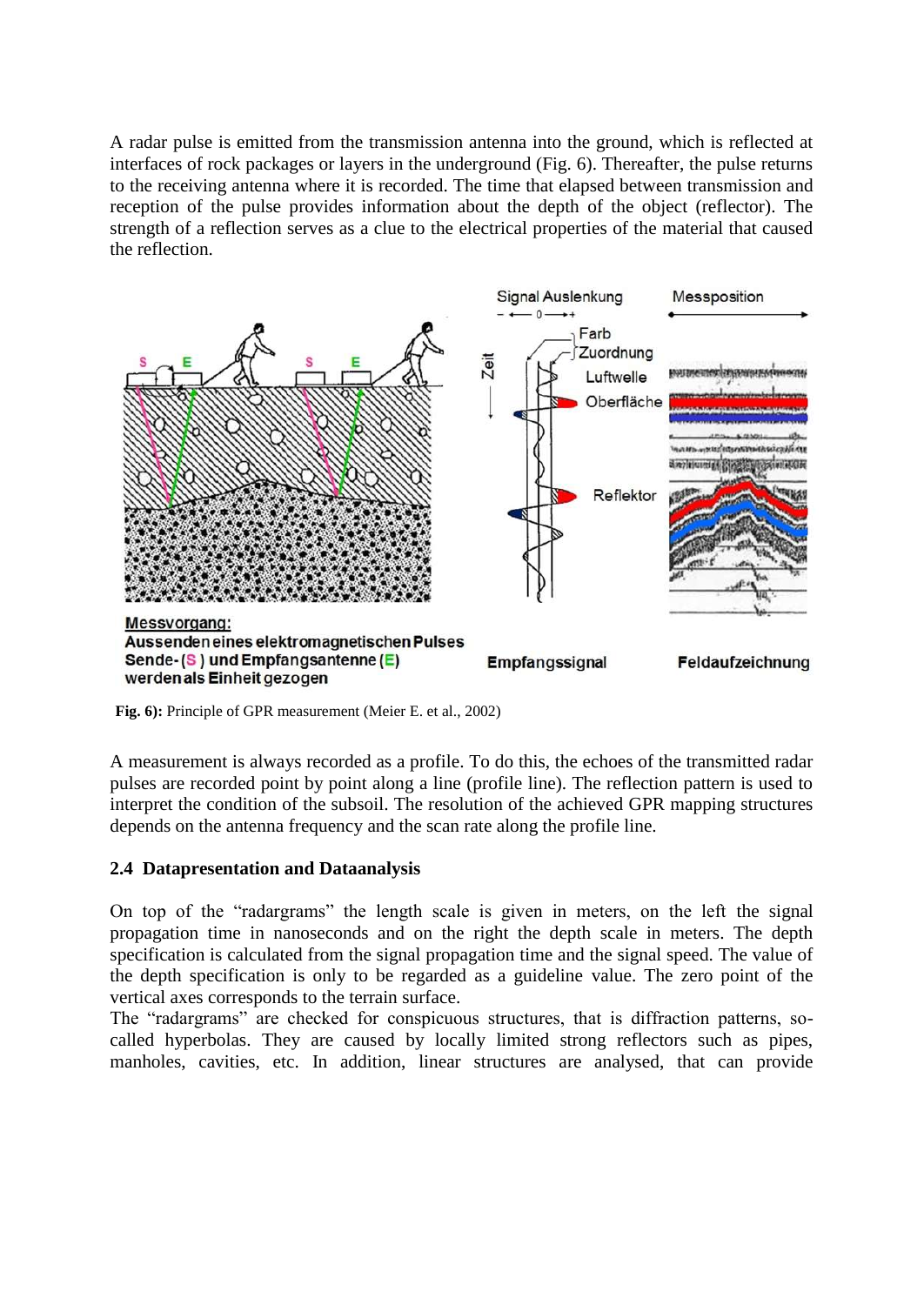information on geological stratifications in the underground. In order to specify the depth of located objects or structures, the knowledge of the propagation velocity of radar waves is necessary. For this purpose a guideline value of  $y = 0.1$  m/ns has been used in the "radargrams". For an exact depth specification, the depth scale would have to be calibrated with the location of known pipes etc. or with data from drilling holes.

### **2.5 Examples from the measurements on the promenade**

The "radargrams" recorded on the pedestrian path show clear structures up to about 4 m depth. Profile F3 was taken at a distance of 2 meters parallel to the quay wall. Figures 7 and 8 show the same section as profile F3, but were recorded with two different frequencies. While the 700 MHz antenna shows smaller structures (Fig. 7), the 250 MHz antenna achieves greater depth penetration (Fig. 8).



**Fig. 7):** Part of profile F3, taken with the 700 MHz antenna.

On both pictures is the same structure clearly visible: a structure up to 1 m depth, that slopes to the left, is seen on the left half on the "radargram" as well as the departure tracks of the construction machines on the right half.



**Fig. 8):** Part of profile F3, taken with the 250 MHz antenna.

When interpreting these images, it must be ensured that they are not to be regarded as a direct image of the underground. For example, a highly reflective object can not only be seen vertically below the radar antenna, but it is already recorded from an oblique angle from the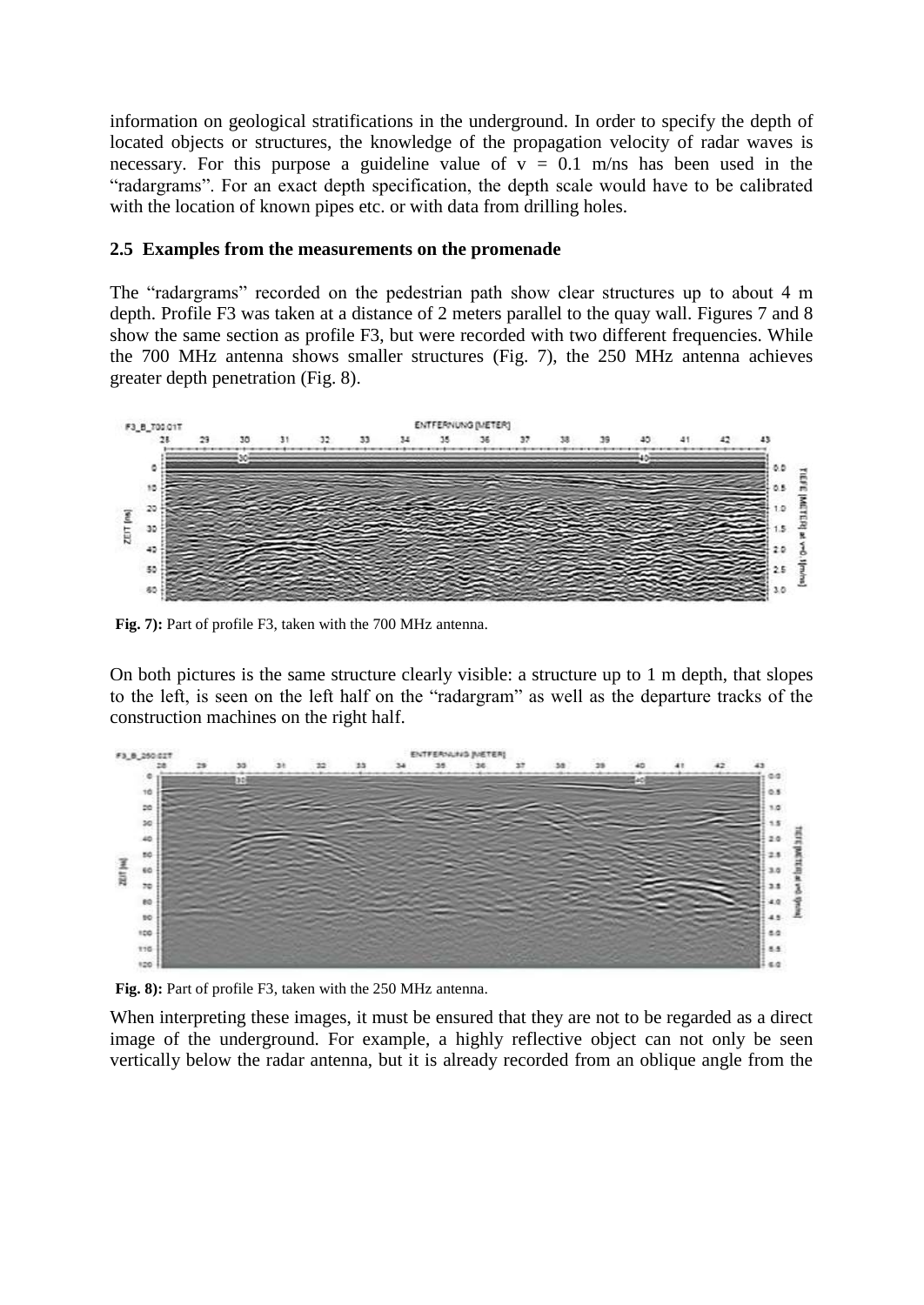receiving antenna. In the "radargram" it is displayed perpendicular to the profile. This leads to the above-mentioned "bow shape" (hyperbolas). This can be seen on the "radargram" of profile F1 taken on the Quai wall: there is a regular pattern of hyperbolas (Fig.9). Four transverse reinforcing bars per meter create this pattern. The hyperbolas in the "radargram" simulate a continuous arcuate support structure, that certainly does not correspond to the reality. In fact, the "reinforcing bars" are likely to be only a few cm in width.



**Fig. 9)** Part of profile F1 on the quay wall, taken with 700 MHz antenna. Reinforcing bars draw hyperbolas in the "radargram". At the apex of each hyperbola is a "reinforcing bar" in transverse direction to the profile.

To correct these "artefacts" the geophysical processing method "migration" is used. This method recalculates the hyperbola branches to a circle, the actual origin of this object. However, migration only makes sense if the hyperbolas cover underlying structures or if steep structures are present. We recommend to keep the hyperbolas in the "radargram" and to analyse them. The position and depth of the object can be determined just as well without migration, because the objects are always at the vertex of the hyperbola.

In addition to cavities large stones or rubble can produce comparable hyperbolas, as both air and stones have a different electrical conductivity from the surrounding material. It is a fact, that the electrical conductivity of the ground changes greatly at the apex of a hyperbola.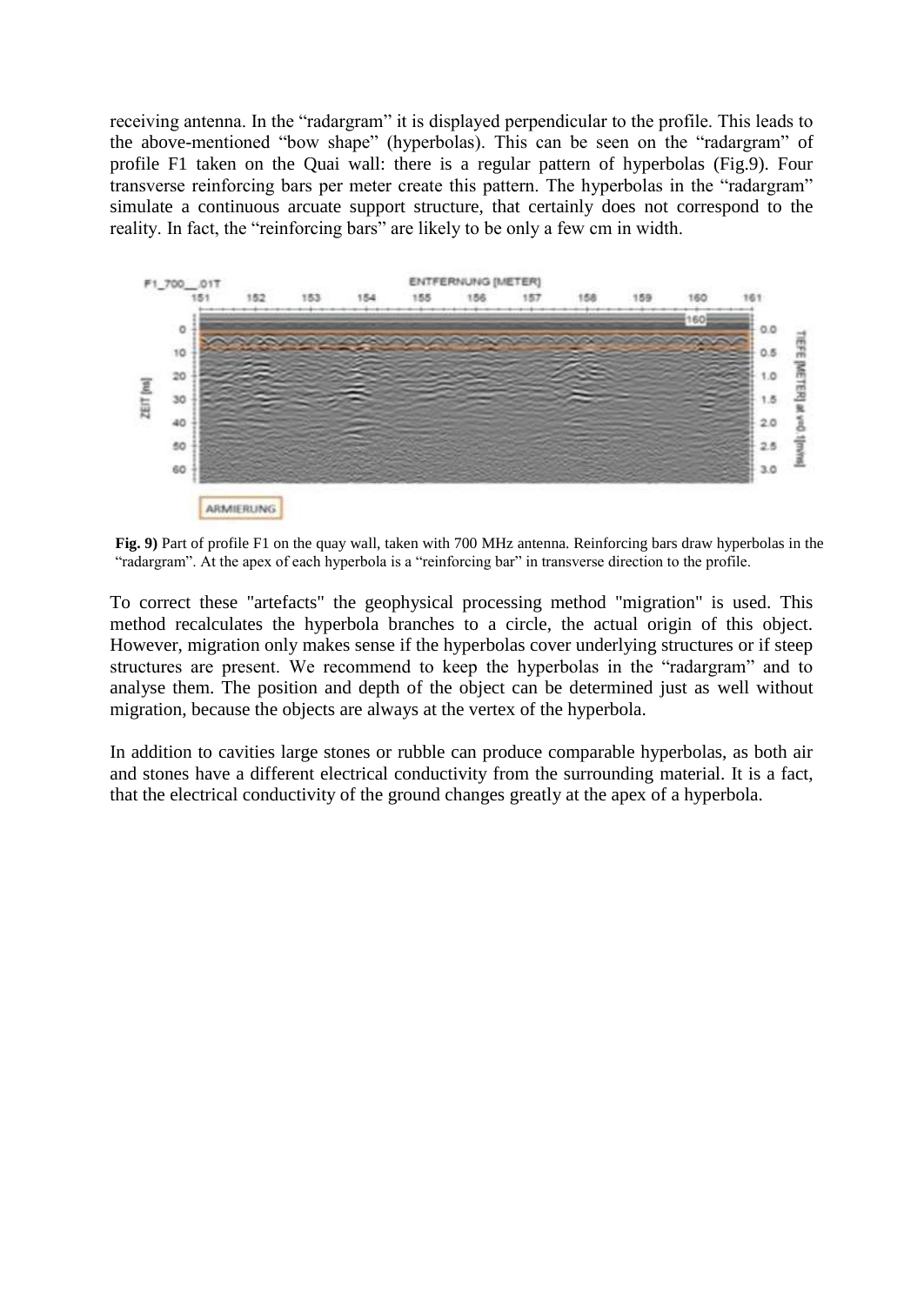The depth and size of an object detected in the "radargrams" can be determined with a model calculation. For this purpose, a reflection hyperbola is calculated and placed over the "radargram". The shape of the hyperbola is calculated from the "travelled" distance, the diameter of the object and the mean velocity of the radar waves in the overlying rock layer. In addition, the hyperbola shape is influenced by the angle at which an object is cut. In our analysis we used in all "radargrams" for the conversion of the run-time in depth the value of 0.1 m/ns. Depending on the material that lies above the object, this depth conversion must be adjusted.

As an example, the analysis of the object in 2 m depth at profile position 31 m in the radar profile F3 is shown in Fig.10.



**Fig. 10):** Model hyperbola adapted to the object in Fig. 8. The depth scale on the right corresponds to the calculated speed of 0.07 m/ns adapted in the model.

The model hyperbola gives a speed of 0.07 m/ns. The depth scale must therefore be corrected at this point by a factor of 0.7. This slower speed indicates that clayey material has been deposited over the object. The model calculation of the value of the diameter of the object gave a result of 2.5 m. However, it could also be an elongated object (pipe) cut at a shallow angle. This would result in a comparable flat model hyperbola. Since the object is not seen in the neighbouring profiles, this interpretation is much more likely. A cavity washed out by the lake can thus be excluded.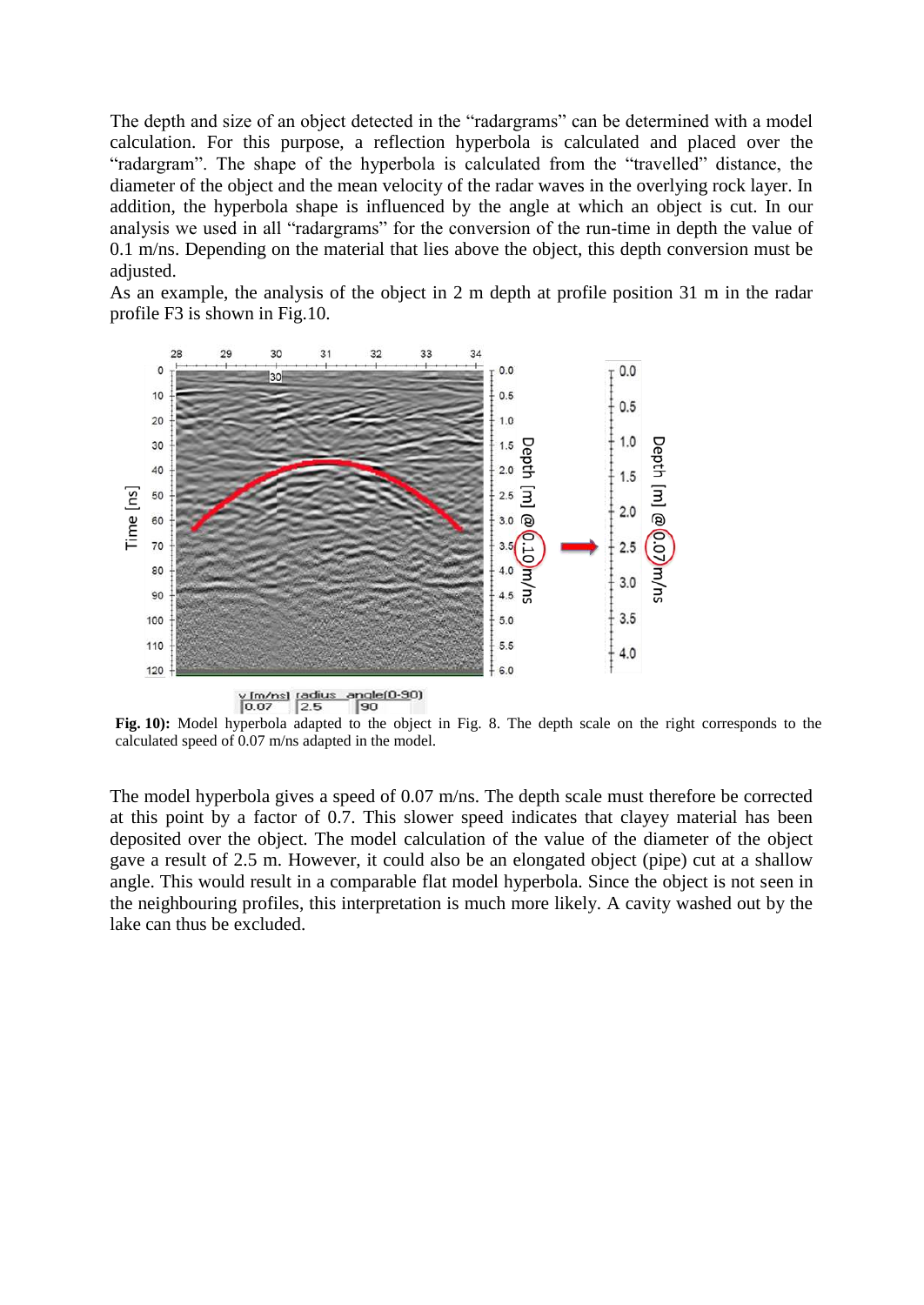#### **2.6 Analysis of the 3-D measurements on the fairground plaza**

The 50cm line grid recorded on the fairground plaza allows both a 3-D interpolation of the ground in the longitudinal and transverse directions as well as a plane representation with depth (see Fig. 11). These pictures are "put together" in the form of a film document. It can be played on any video player program and stopped at any depth. In the plane view, in 1.1 m depth, lines (=pipes) can be seen, which are shown as a "Y-shape". At a depth of 2 meters you can see a dense track in the middle of the area and at the margin a deposit of landfill material is assumed, because all the area is artificially filled up. On the basis of these findings, dredging slits were executed to corroborate the interpretation.



Fig. 11): 3-D images: In the plane view, lines are visible as a "Y-shape" in 1.1 m depth. The lower picture shows the level at a depth of 2 m. Here, especially on the left and right side of the area, there are highly reflective zones.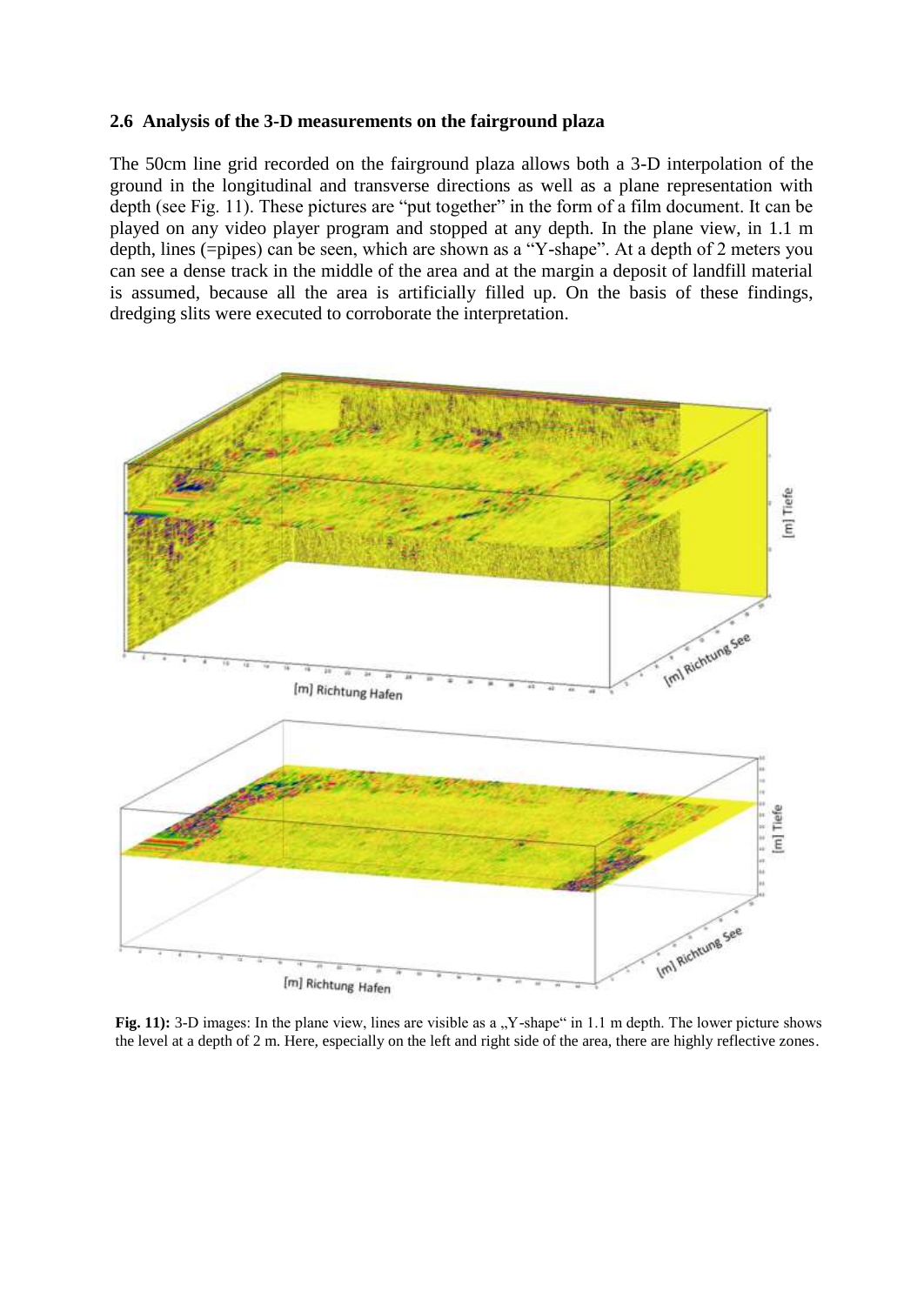The dredging slits to the left and right of the site did not show the expected clayey landfill material. At first a large block of stone appeared, which caused the hyperbola (Fig. 12, left and center). Below the stone there followed potato-sized, round stones without finely granulated material. Water immediately flowed through the large cavities between the stones, (Fig. 12, right), which explains the change in the reflection signals at a depth of 2 meters. This shows that there is a rapid hydraulic connection to the lake water on the edge of the plaza and that a lot of fine grained material from the original fill is washed out. With great certainty it could be ruled out that the ground on the plaza would suddenly collapse. At the most, slow subsidence can occur when more fine grained material is washed out.



**Fig. 12):** The Profile C7 has a distinct hyperbola (picture left). The excavation brings out a large stone block (middle picture). The remaining excavated material consists of round stones of 3 - 5 cm diameter with little finely granulated material. The water flows immediately (picture right).

### **3. CONCLUSION**

With the GPR method, the soil can be quickly "x-rayed". However, the interpretation is not always clear, as not the strength but the electrical properties of the subsurface is shown. On the one hand, both, air and large, dry stones will produce similar images. On the other hand, water that penetrates into cavities can greatly modify the image. Thus, even after 30 years of experience with GPR, we cannot rule out misinterpretations.

Probing with a dredge slit or with drill-holes has the advantage of visually identifying the layer sequence at a particular location. But using the GPR method will in short time and without destruction help you to determine over the whole survey area, where you want to drill or where to open up a dredge slit.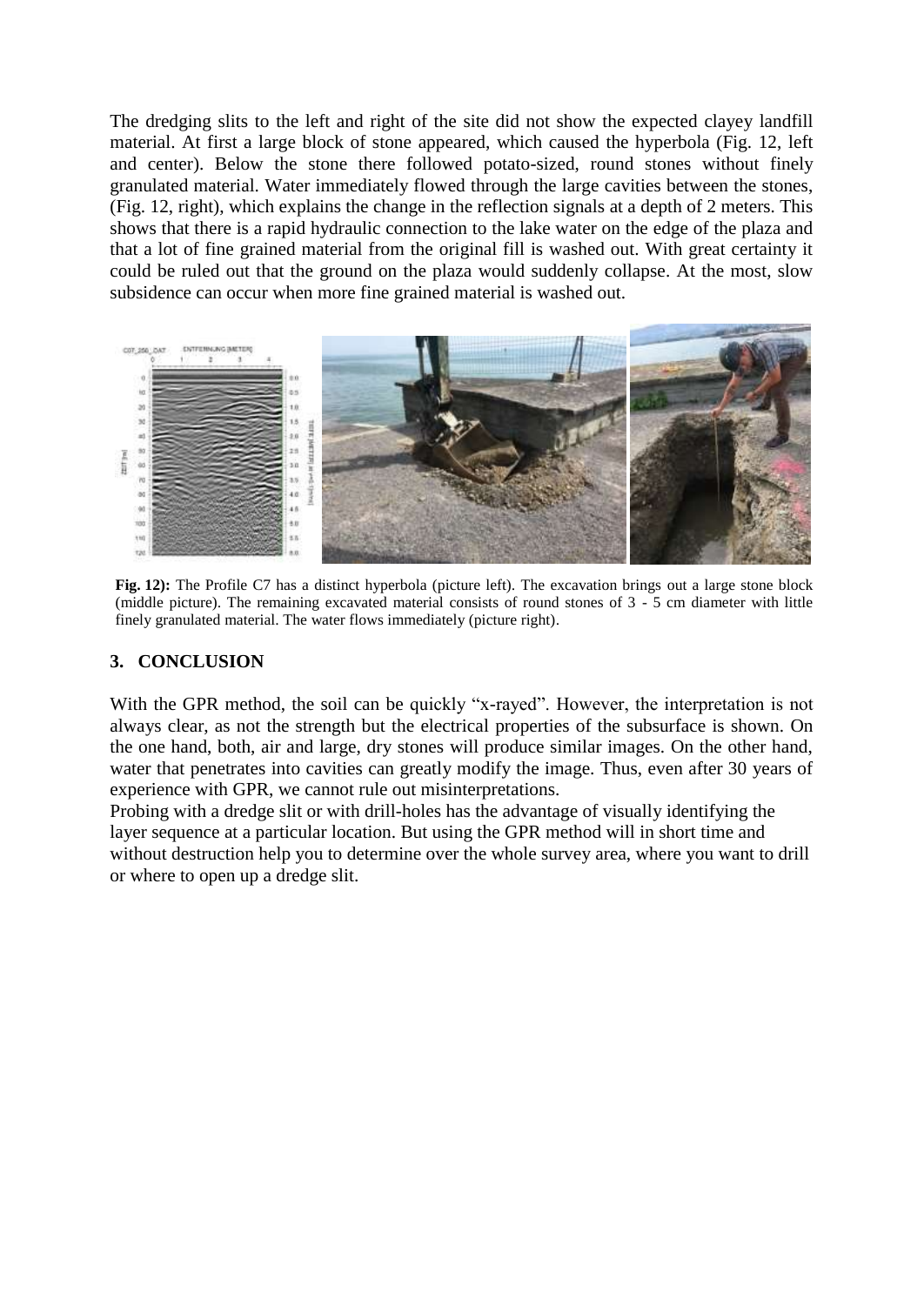### **REFERENCES**

[1] Bosshard M., June 2018, Sanierung Ufermauer Arbon, unpublished Protokoll Nr., Projekt Nr. 3100-0761, Arbon, Wälli Ingenieure

[2] Meier E., Staubli P., Müller B. U., Stünzi J., Schubert E., Dubois D., Juli 2002, "Georadar - der zerstörungsfreie Blick in den Untergrund: Beispiel aus dem Naturschutzgebiet Zigermoss, Unterägeri/ZG und der Deponie Riet Winterthur/ZH", Bulletin für angewandte Geologie, Volume 7, Nr. 1, S. 31-44, Winterthur.

[3] Photo "Summerdays Arbon"<https://www.summerdays.ch/galerien/208/>

[4] Photo "Eiswinter Arbon" [http://www.arbon-online.ch/eiswinter2012/IMG\\_5623.html](http://www.arbon-online.ch/eiswinter2012/IMG_5623.html)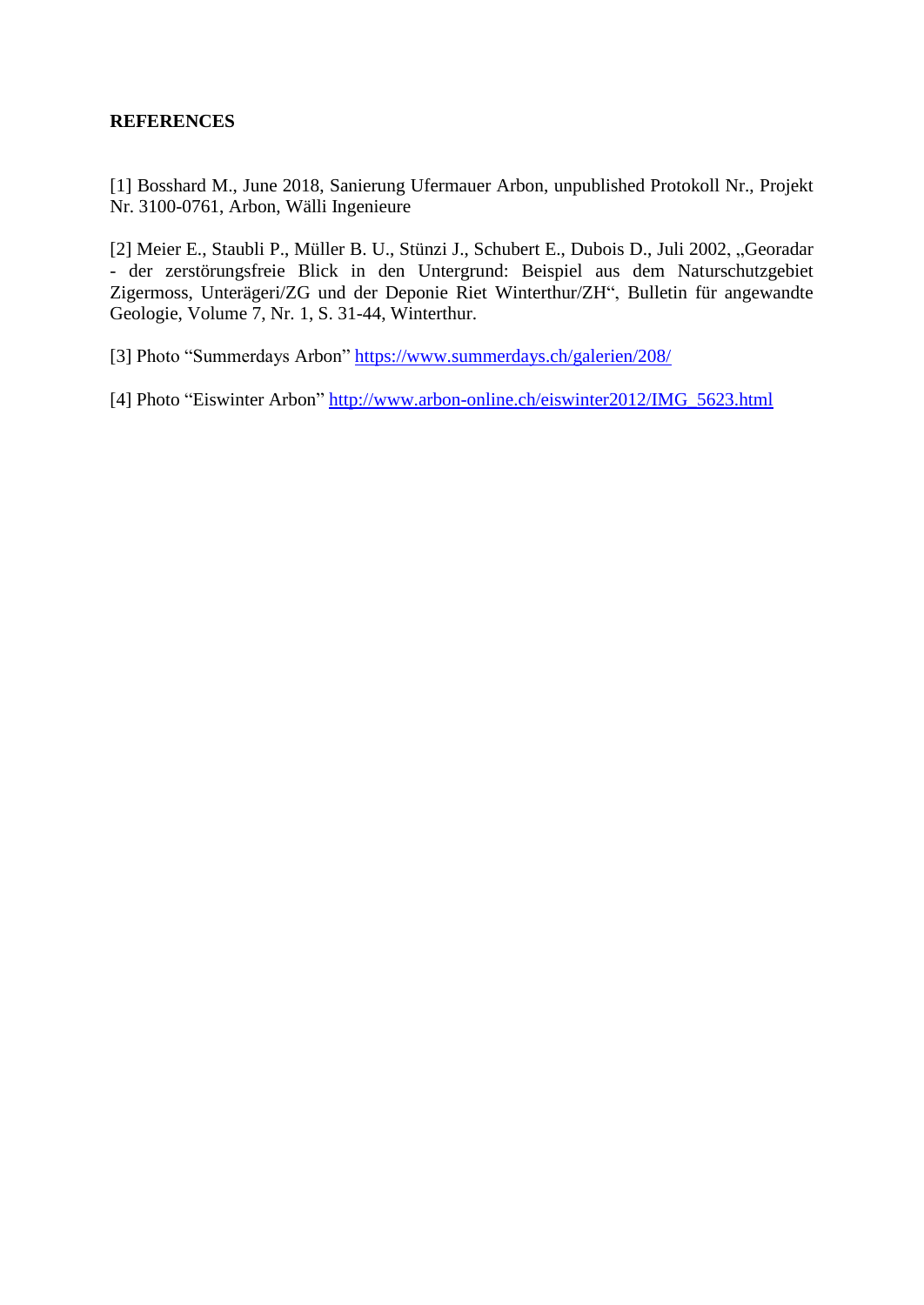### **BIOGRAPHICAL NOTES**

**Edi Meier** is currently the managing director of the engineering company Edi Meier + Partner AG, Winterthur, Switzerland. He studied Geophysics at the Swiss Federal Institut of Technology, ETH Zurich. Subsequently he worked as a manufacturer of seismic instruments (Streckeisen Switzerland) for six years and founded his own engineering company in 1987. His company is specialized in development and construction of precision deformation measuring systems and in geophysical services using Geoelectric and Georadar (GPR) tools.

Inma Gutiérrez is a geologist and is currently working at the engineering company Edi Meier + Partner AG, Winterthur, Switzerland. She studied Geology at the University of Granada (Spain) and completed a complementary Master in "Integrated water management" at the University of Cádiz (Spain). After some experiences in the geotechnical and water management branches, she is working since 2017 in the geophysical branch, specializing in GPR.

**Marco Baumann** is currently working as a Senior Expert in the Section Water Resources, Office for the Environment OEN, Canton TG, in Frauenfeld, Switzerland. After his Ph.D. Thesis in 1986 at the Geological Institute, Swiss Federal Institut of Technology, ETH Zürich, he worked in various engineering companies as a Geotechnical and Scientific Consultant and Projectmanager and as a Geologist, Hydrogeologist, Projectmanager and Senior Consultat in a geology company. Since 1st August 1994 he is working in the Office for the Environment OEN, Canton TG. First as head of section Water Resources with the topics of integral water management, hydrological data, water protection and water use and since 1st January 2015 with the added topics of Natural hazards, flood protection, river engineering and as expert in the competence center for use of geothermal energy.

**Max Bosshard** studied civil engineering. After graduating he worked as a research assistant at the Research Institute for Hydraulic Engineering, Hydrology and Glaciology at the Swiss Federal Institut of Technology, ETH Zurich. Subsequently, he joined as project engineer some engineering companies in the Zurich area und worked in the fields of tunneling, railway construction and hydraulic engineering. Currently he is working at Wälli AG Ingenieure, Arbon, Switzerland. His specialties at Wälli AG are constructions on the lake shore and in the lake, such as port facilities, pipelines, footbridges and quay moorings as well as river engineering and revitalization.

**Rainer Heeb** is a civil engineer FH. He completed a postgraduate degree in business administration. Currently he is the deputy head of the construction department of the city of Arbon, Switzerland, and head of the civil engineering department.